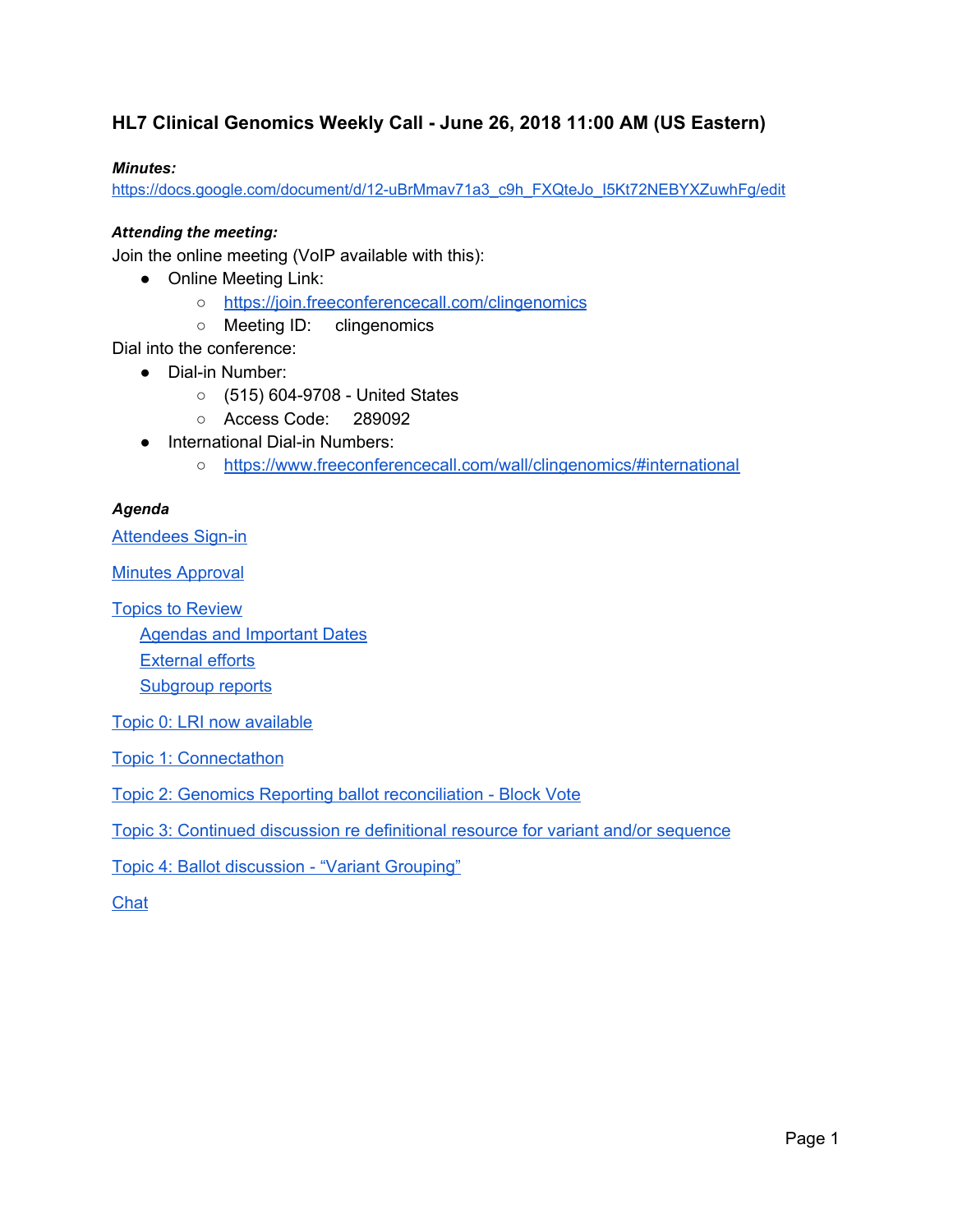# <span id="page-1-0"></span>Attendees Sign-in

(Presiding co-chair: Bob Milius - NMDP/CIBMTR - [bmilius@nmdp.org](mailto:bmilius@nmdp.org) )

- 1. Patrick Werner Molit Institut / Heilbronn University [\(patrick.werner@molit.eu](mailto:patrick.werner@molit.eu))
- 2. Dora Finkeisen Molit Institut [\(dora.finkeisen@molit.eu](mailto:dora.finkeisen@molit.eu))
- 3. JD Nolen Children's Mercy Hospital jnolen@cmh.edu
- 4. Andrea Pitkus [apitkus@gmail.com](mailto:apitkus@gmail.com)
- 5. Bob Dolin Elimu Informatics [bdolin@elimu.io](mailto:bdolin@elimu.io)
- 6. Ling Teng -BCH [-tenglingling@gmail.com](mailto:-tenglingling@gmail.com)
- 7. Julian Sass Niederrhein University [julian.sass@hsnr.de](mailto:julian.sass@hsnr.de)
- 8. Kevin Power Cerner [kpower@cerner.com](mailto:kpower@cerner.com)
- 9. Scott Robertson Kaiser Permanente [scott.m.robertson@kp.org](mailto:scott.m.robertson@kp.org)
- 10. Bob Freimuth Mayo Clinic freimuth.robert@mayo.edu
- 11. Joel Schneider NMDP/CIBMTR [jschneid@nmdp.org](mailto:jschneid@nmdp.org)
- 12. Liz Amos NLM [liz.amos@nih.gov](mailto:liz.amos@nih.gov)
- 13. Clem McDonald NLM [clemmcdonald@nlm.nih.gov](mailto:clemmcdonald@nlm.nih.gov)
- 14. Deepak Sharma Mayo Clinic [sharma.deepak2@mayo.edu](mailto:sharma.deepak2@mayo.edu)
- 15. Dorina Bratfalean -CDISC- [dbratfalean.external@cdisc.org](mailto:dbratfalean.external@cdisc.org)
- 16. Caterina Lasome iON Informatics for AFMS [cat@ioninformatics.com](mailto:cat@ioninformatics.com)
- 17. Grant wood Intermountain Healthcare [grant.wood@imail.org](mailto:grant.wood@imail.org)
- 18. Bret Heale Intermountain Healthcare [bheale@gmail.com](mailto:bheale@gmail.com)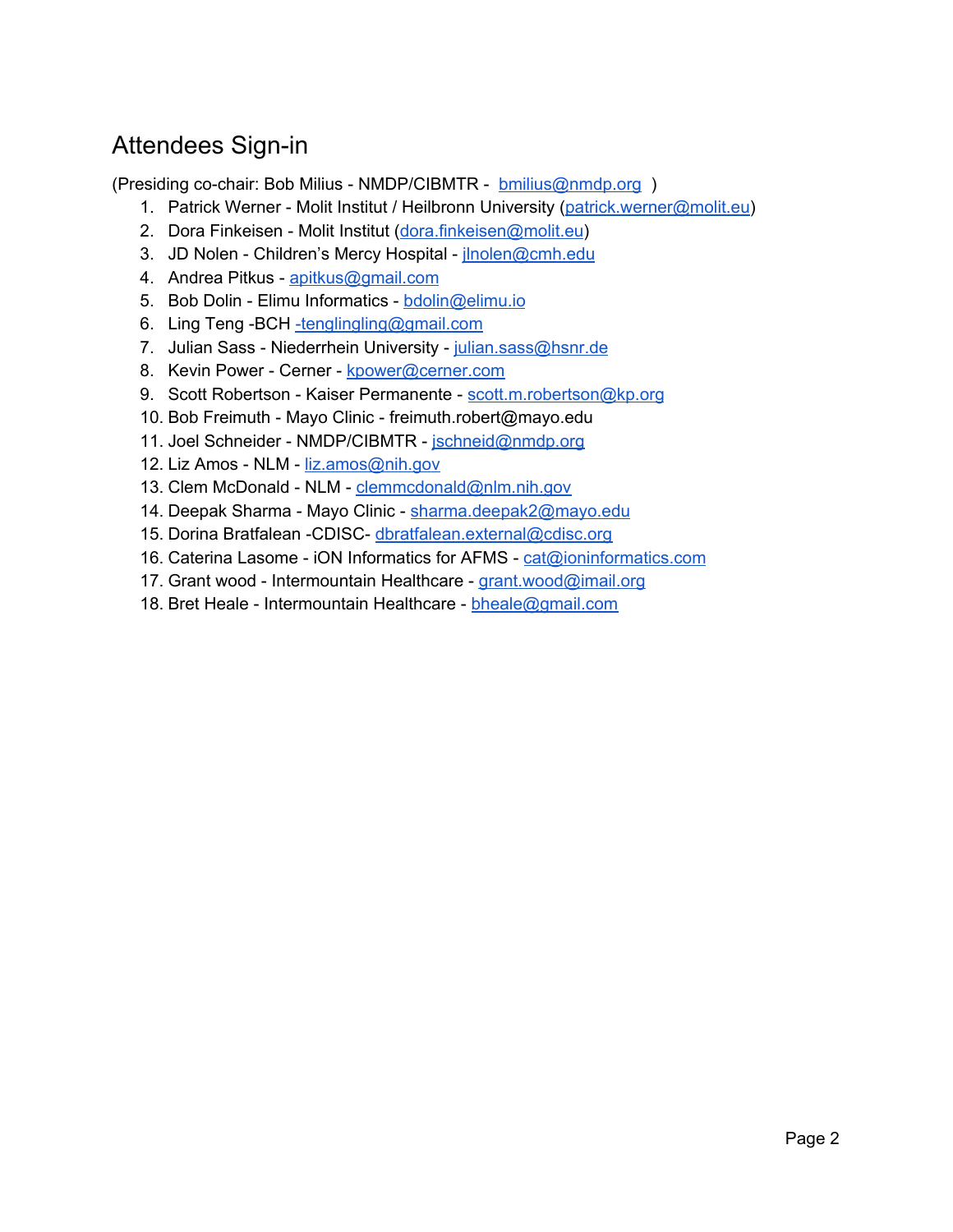# <span id="page-2-0"></span>Minutes Approval

- June 19
	- [http://wiki.hl7.org/index.php?title=File:HL7\\_CG\\_20180619.pdf](http://wiki.hl7.org/index.php?title=File:HL7_CG_20180619.pdf)
	- motion/2nd to accept minutes Bob F / Kevin P
	- discussion none
	- Abstain / Nay / Yea:
		- Scott Robertson / 0 / 11
	- result minutes accepted

## <span id="page-2-1"></span>Topics to Review

<span id="page-2-2"></span>Agendas and Important Dates

| Date      | Co-Chair | Agenda                                                                                                                                          | <b>Important Dates</b>                                                                                                                                                                                                                                                                           |
|-----------|----------|-------------------------------------------------------------------------------------------------------------------------------------------------|--------------------------------------------------------------------------------------------------------------------------------------------------------------------------------------------------------------------------------------------------------------------------------------------------|
| 5/29/2018 | Bob M    | <b>Review WGM minutes</b><br>(note that Amnon Shabo edited<br>the minutes regarding the<br>sessions when his ballot<br>comments were discussed) |                                                                                                                                                                                                                                                                                                  |
| 6/5/2018  | Kevin    | <b>Ballot comments</b>                                                                                                                          | Jun 6 - Deadline for connectathon proposals<br>to FMG                                                                                                                                                                                                                                            |
| 6/12/2018 | Kevin    | Con call tech<br>Connectathon<br>'Variant Grouping'                                                                                             |                                                                                                                                                                                                                                                                                                  |
| 6/19/2018 | Kevin    | Con call tech<br>Connectathon<br><b>Block Vote</b><br>'Variant Grouping'                                                                        |                                                                                                                                                                                                                                                                                                  |
| 6/26/2018 | Bob M    |                                                                                                                                                 | June 27 - Connectathon Proposals<br>Due                                                                                                                                                                                                                                                          |
| 7/3/2018  |          |                                                                                                                                                 | Jul 1 - Work groups notify the FMG<br>whether they need to reballot normative<br>packages (due to substantive change),<br><b>STU resources (due to significant</b><br>refactoring) or IGs during the Sept. cycle<br>July 6 - Deadline to notify HG of<br>additions/changes to co-chair opentings |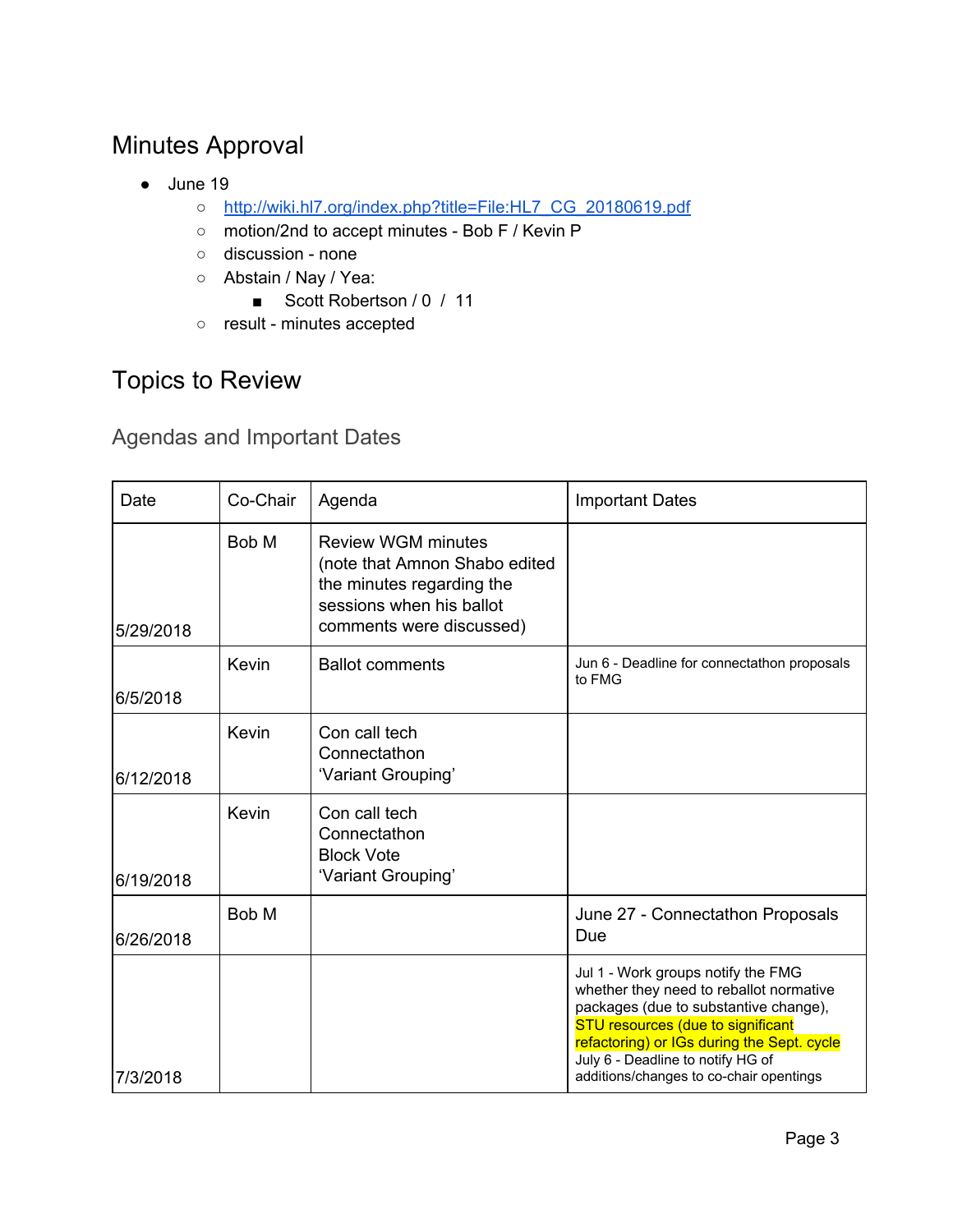|                                                                                                        |       |  | July 11 - Call for co-chair nominations<br>July 15 - Notification of Intent to Ballot                                                                                                                                                                               |
|--------------------------------------------------------------------------------------------------------|-------|--|---------------------------------------------------------------------------------------------------------------------------------------------------------------------------------------------------------------------------------------------------------------------|
| 7/10/2018                                                                                              |       |  |                                                                                                                                                                                                                                                                     |
| 7/17/2018                                                                                              | Bob M |  |                                                                                                                                                                                                                                                                     |
| 7/24/2018                                                                                              |       |  | July 23 - formation of consensus groups                                                                                                                                                                                                                             |
| 7/31/2018                                                                                              |       |  |                                                                                                                                                                                                                                                                     |
| 8/7/2018                                                                                               | Bob M |  | Aug 5 - Reconciliation packages must be<br>posted by this date at the absolute latest<br>Aug 10: All substantive reconciliation<br>applied. FHIR Core is frozen, limited QA<br>process for content subject to ballot only<br>Aug 10 - close to co-chair nominations |
| 8/14/2018                                                                                              |       |  | Aug 17: Pre-ballot (and connectathon)<br>content freeze. Publication process begins,<br>including ensuring that content is<br>appropriately flagged for ballot status and<br>there are no last minute QA issues                                                     |
| 8/21/2018                                                                                              |       |  | Aug 24 - ballot opens for voting                                                                                                                                                                                                                                    |
| 8/28/2018                                                                                              | Bob M |  |                                                                                                                                                                                                                                                                     |
| 9/4/2018                                                                                               |       |  |                                                                                                                                                                                                                                                                     |
| 9/11/2018                                                                                              |       |  |                                                                                                                                                                                                                                                                     |
| 9/18/2018                                                                                              | Bob M |  |                                                                                                                                                                                                                                                                     |
| 9/25/2018                                                                                              |       |  |                                                                                                                                                                                                                                                                     |
| 32 <sup>nd</sup> Annual Plenary & Working Group Meeting<br>Sep 29, 2018 to Oct 5, 2018 - Baltimore, MD |       |  |                                                                                                                                                                                                                                                                     |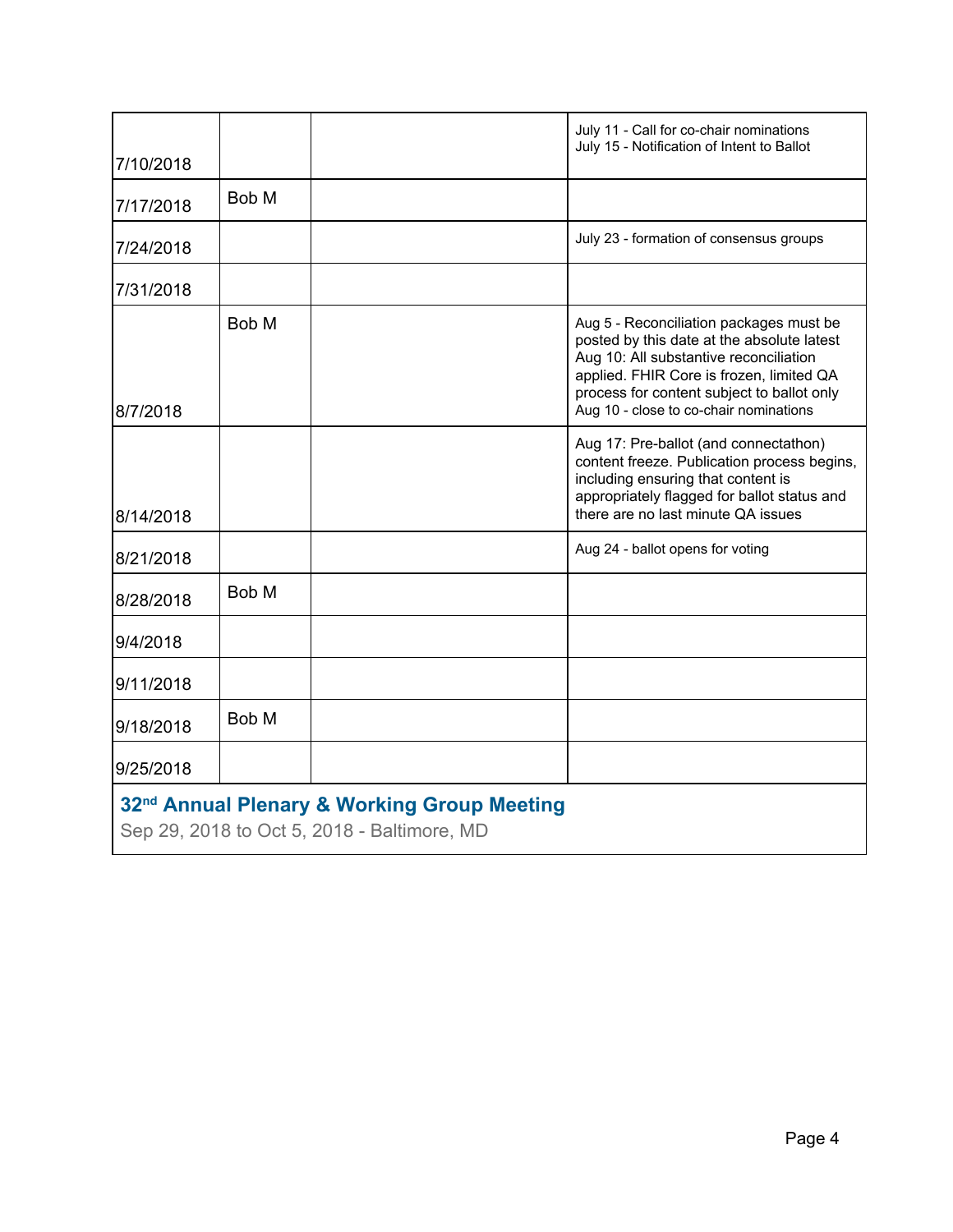### <span id="page-4-0"></span>External efforts

- GA4GH Genomic Knowledge Standards (GKS) (leads: Bob Freimuth, Andy Yates)
	- Variant Representation (formerly VMC)
		- Calls Mondays at noon ET
	- Variant Annotation
		- Next call: June 27 @ 4 pm ET [\(https://zoom.us/j/7082943722](https://zoom.us/j/7082943722))
- DIGITiZe (aka National Academies) (Grant Wood, JD Nolen)
	- no report
- ClinGen/ClinVar (Larry Babb, Bob Freimuth)
	- no report
- Variant Modelling Collaboration (VMC) (Larry Babb, Bob Freimuth)
	- *○ This topic will be rolled into the GA4GH GKS heading in the future*
	- CDISC PGx (Dorina B.)
		- no report
- ONC Sync for Genes (Bob Freimuth)
	- Pilot sites are planning/implementing their respective use cases. ONC will be encouraging their participation in both the Sept 2018 and Jan 2019 FHIR Connectathons.
	- ONC 2nd Interoperability Forum (August 6th- 8th, 2018 in Washington, DC)
	- https://www.healthit.gov/news/events/oncs-2nd-interoperability-forum

### <span id="page-4-1"></span>Subgroup reports

- IM (Bob F)
	- [https://docs.google.com/document/d/1azKiQdhAQKuHhxAznEp8141FLdFLACIu8MzF2Lx](https://docs.google.com/document/d/1azKiQdhAQKuHhxAznEp8141FLdFLACIu8MzF2LxADxg/edit#) [ADxg/edit#](https://docs.google.com/document/d/1azKiQdhAQKuHhxAznEp8141FLdFLACIu8MzF2LxADxg/edit#)
		- pushing forward, interesting work around activities, subject and sequence, will present new work at next mtg on Thu, trying to reuse existing standards.
		- starting to fill in gaps, will publish as google doc, invite collaborative editing
- FHIR (Gil)
	- o [https://docs.google.com/document/d/1FGCQRtxJKyHhnC1uB\\_t4sJZ9yXbLMGOqPXHPr](https://docs.google.com/document/d/1FGCQRtxJKyHhnC1uB_t4sJZ9yXbLMGOqPXHPr5tSLLQ/edit#heading=h.nts1cfujf9t5) [5tSLLQ/edit#heading=h.nts1cfujf9t5](https://docs.google.com/document/d/1FGCQRtxJKyHhnC1uB_t4sJZ9yXbLMGOqPXHPr5tSLLQ/edit#heading=h.nts1cfujf9t5)

### <span id="page-4-2"></span>Topic 0: LRI now available

- see forwarded email
- currently available to HL7 members
- [http://www.hl7.org/documentcenter/public/standards/dstu/V251\\_IG\\_LRI\\_R1\\_STU3\\_2018JUN.p](https://urldefense.proofpoint.com/v2/url?u=https-3A__na01.safelinks.protection.outlook.com_-3Furl-3Dhttp-253A-252F-252Fwww.hl7.org-252Fdocumentcenter-252Fpublic-252Fstandards-252Fdstu-252FV251-5FIG-5FLRI-5FR1-5FSTU3-5F2018JUN.pdf-26data-3D02-257C01-257CHans.Buitendijk-2540cerner.com-257C3ae429cffa7c43cf03e908d5d84c2f1d-257Cfbc493a80d244454a815f4ca58e8c09d-257C0-257C0-257C636652744098590487-26sdata-3DLG0R1hdjwLCTs2T0CpbnFwo2SstyuPI2iTGLqUxTsEQ-253D-26reserved-3D0&d=DwMGaQ&c=C_O335FEx-vf3XHLXGN8TO1BAxpi8-UjLCbu_DQ0pZI&r=ryg_9rF5dRVeoA6Q9Ubodw&m=7PqJ6tsmtgEg787wxW1vioTi2_YiSO_JT5S8W1ZYeRo&s=sYjytzmBf95UwO3L9XuiXCidm9NSeB5zRI4stOKUdXs&e=) [df](https://urldefense.proofpoint.com/v2/url?u=https-3A__na01.safelinks.protection.outlook.com_-3Furl-3Dhttp-253A-252F-252Fwww.hl7.org-252Fdocumentcenter-252Fpublic-252Fstandards-252Fdstu-252FV251-5FIG-5FLRI-5FR1-5FSTU3-5F2018JUN.pdf-26data-3D02-257C01-257CHans.Buitendijk-2540cerner.com-257C3ae429cffa7c43cf03e908d5d84c2f1d-257Cfbc493a80d244454a815f4ca58e8c09d-257C0-257C0-257C636652744098590487-26sdata-3DLG0R1hdjwLCTs2T0CpbnFwo2SstyuPI2iTGLqUxTsEQ-253D-26reserved-3D0&d=DwMGaQ&c=C_O335FEx-vf3XHLXGN8TO1BAxpi8-UjLCbu_DQ0pZI&r=ryg_9rF5dRVeoA6Q9Ubodw&m=7PqJ6tsmtgEg787wxW1vioTi2_YiSO_JT5S8W1ZYeRo&s=sYjytzmBf95UwO3L9XuiXCidm9NSeB5zRI4stOKUdXs&e=)
	- DSTU Comment Page: [https://www.hl7.org/dstucomments/showdetail.cfm?dstuid=226](https://urldefense.proofpoint.com/v2/url?u=https-3A__na01.safelinks.protection.outlook.com_-3Furl-3Dhttps-253A-252F-252Fwww.hl7.org-252Fdstucomments-252Fshowdetail.cfm-253Fdstuid-253D226-26data-3D02-257C01-257CKevin.Power-2540cerner.com-257Ceed02dc0d7164bcfc0b108d5dadb5843-257Cfbc493a80d244454a815f4ca58e8c09d-257C0-257C0-257C636655558006668989-26sdata-3D9YYkoJFcUeNReRpccsODQX40TrwGOW2dUvHK1tIk8ug-253D-26reserved-3D0&d=DwMGaQ&c=C_O335FEx-vf3XHLXGN8TO1BAxpi8-UjLCbu_DQ0pZI&r=ryg_9rF5dRVeoA6Q9Ubodw&m=7PqJ6tsmtgEg787wxW1vioTi2_YiSO_JT5S8W1ZYeRo&s=ZYfEMjbzqxmxm332kFBfEBqiC8ztAC2qWBVp6Du0E3s&e=)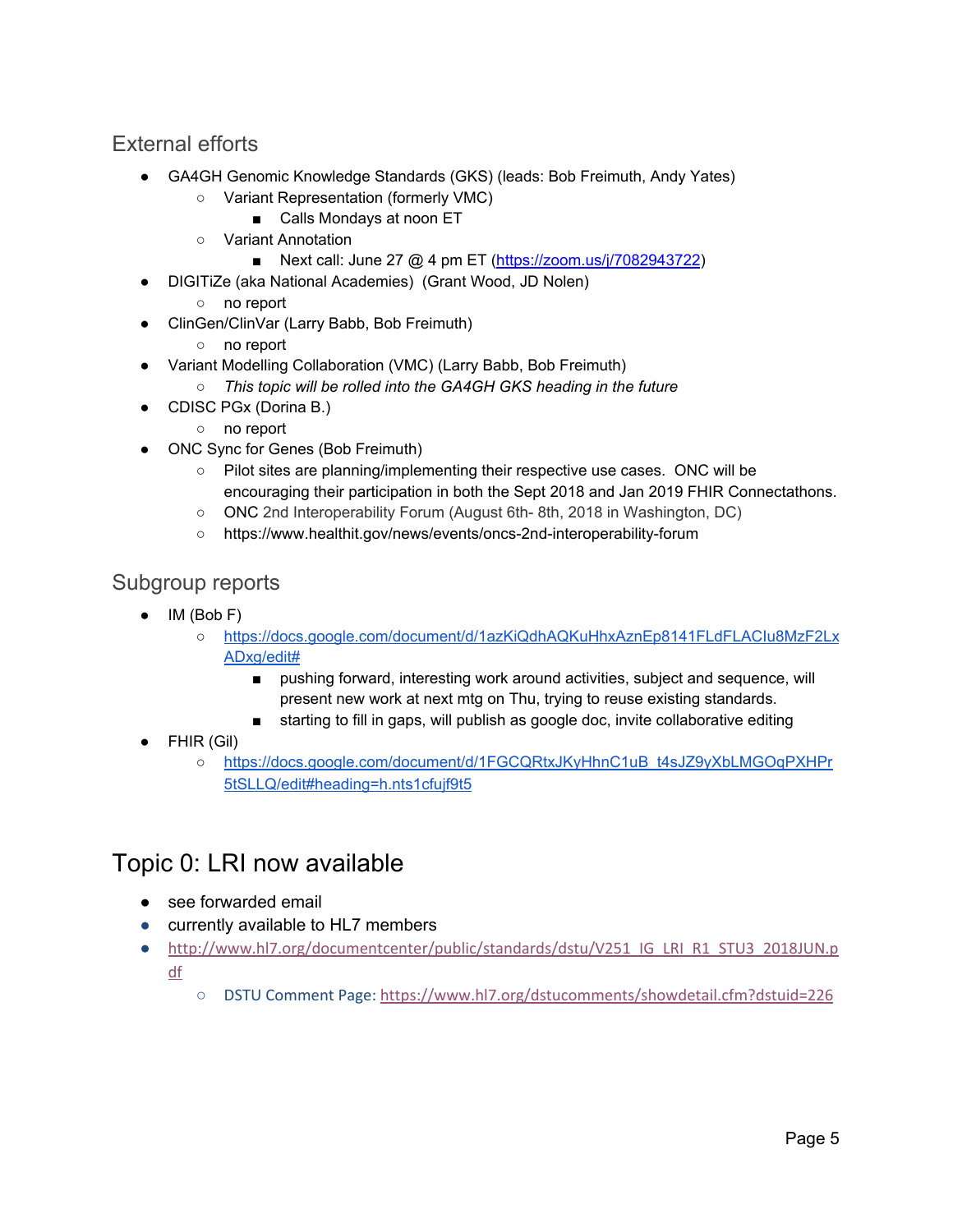# <span id="page-5-0"></span>Topic 1: September FHIR Connectathon in Baltimore

- Patrick has created a draft:
	- [http://wiki.hl7.org/index.php?title=201809\\_Clinical\\_Genomics](http://wiki.hl7.org/index.php?title=201809_Clinical_Genomics)
- Connectathon attendees (feel free to update):
	- Kevin P
	- Bob M
	- Alex M
	- Joseph K (?)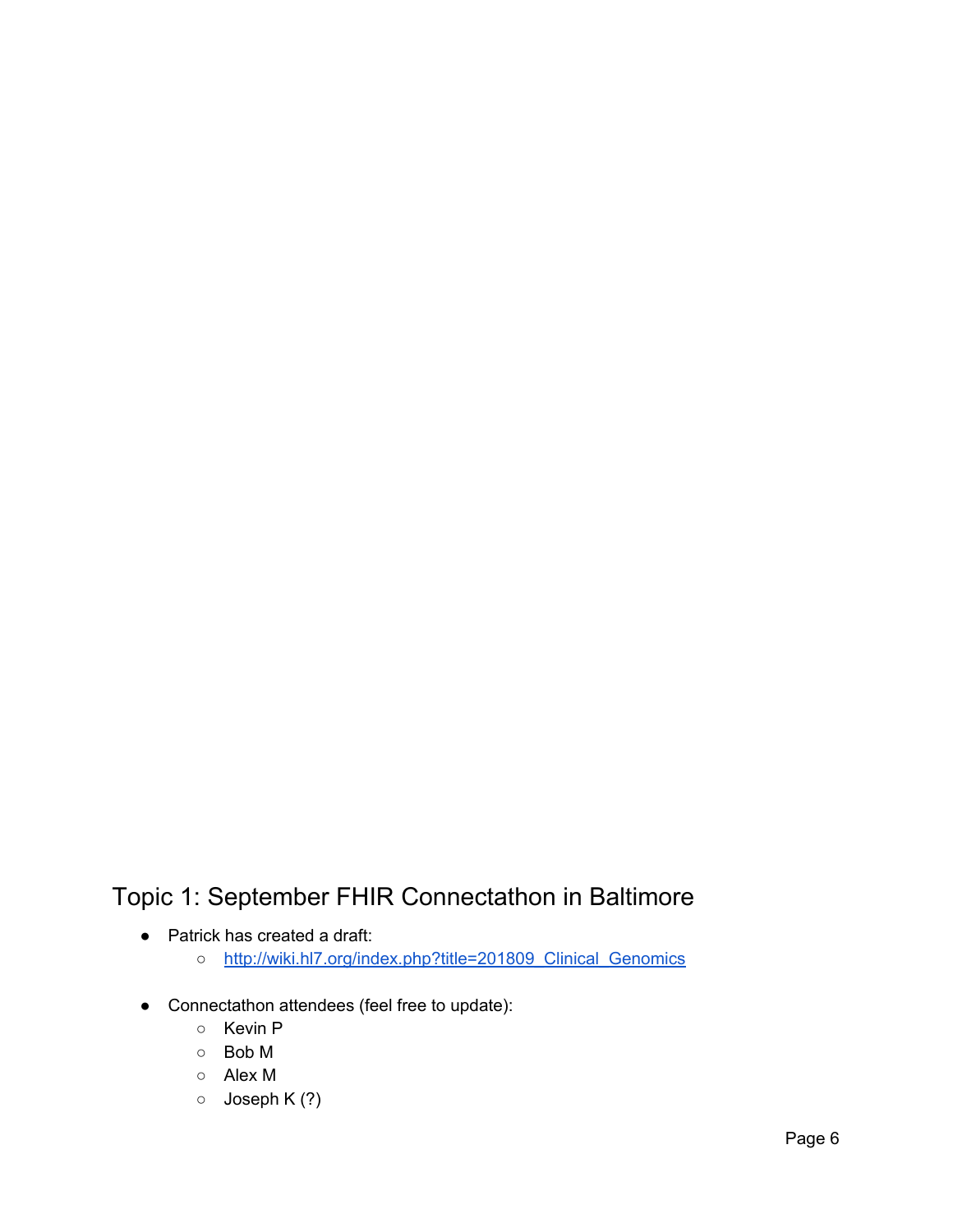- Paul Lynch (NLM)
- Ye Wang (NLM)
- Amnon Shabo (Shvo)
- Dora Finkeisen (?)
- Patrick Werner
- Joel Schneider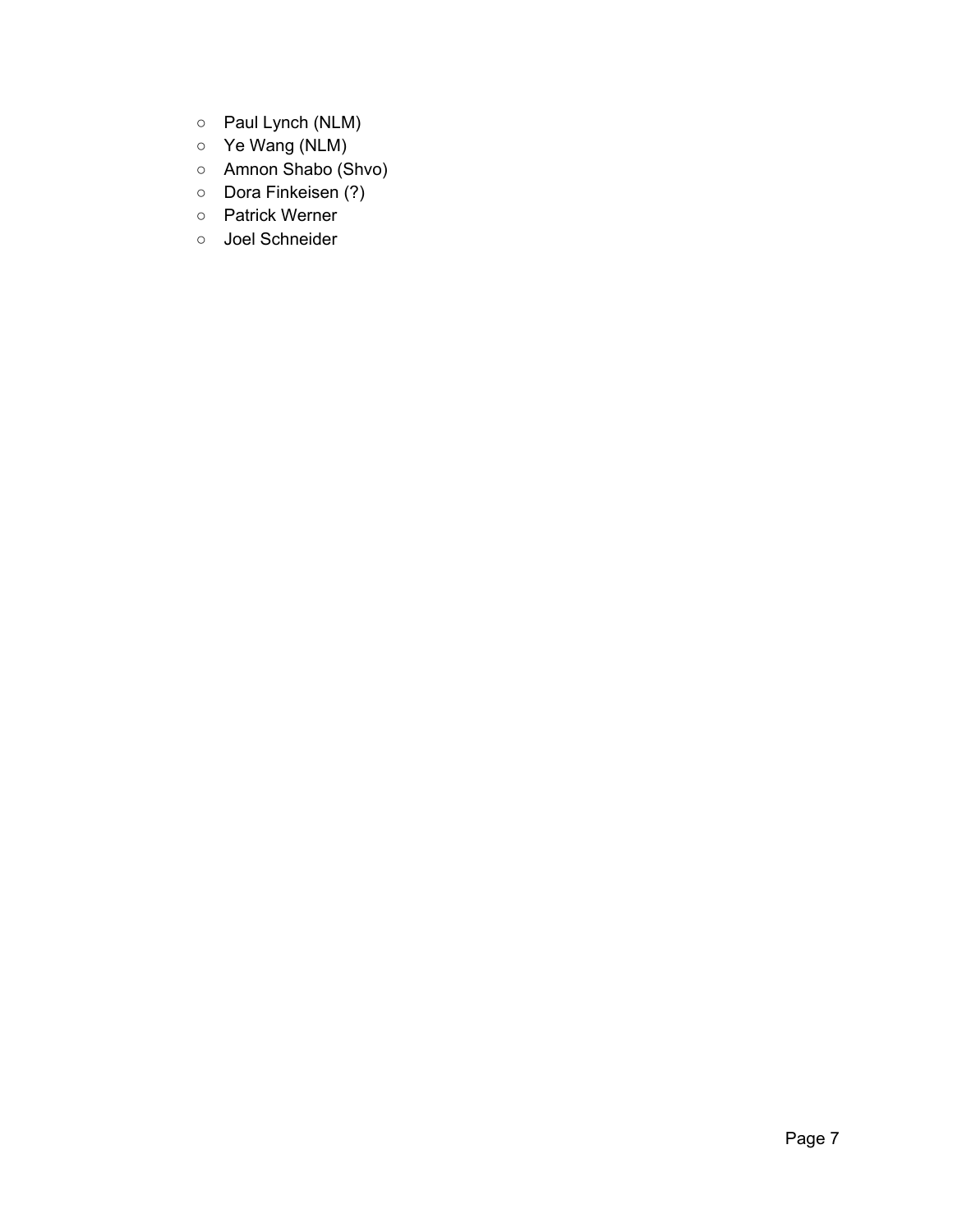# <span id="page-7-0"></span>Topic 2: Genomics Reporting IG ballot reconciliation - Block Vote

### Comment Submitters

- Amnon Shabo
- Bob Milius
- Clement McDonald
- Kevin Power

#### Line Items

- [16075](https://urldefense.proofpoint.com/v2/url?u=https-3A__na01.safelinks.protection.outlook.com_-3Furl-3Dhttp-253A-252F-252Fgforge.hl7.org-252Fgf-252Fproject-252Ffhir-252Ftracker-252F-253Faction-253DTrackerItemEdit-2526tracker-5Fitem-5Fid-253D16075-26data-3D02-257C01-257CKevin.Power-2540cerner.com-257C7602fbe0beb2409c808608d5d60072f7-257Cfbc493a80d244454a815f4ca58e8c09d-257C0-257C0-257C636650219790006312-26sdata-3D9nmoRFfCkpTbJjDe4suIxvG4NsOSwTRc8awTpy-252BldGM-253D-26reserved-3D0&d=DwMGaQ&c=C_O335FEx-vf3XHLXGN8TO1BAxpi8-UjLCbu_DQ0pZI&r=ryg_9rF5dRVeoA6Q9Ubodw&m=C4BL_KBiiW7d9Oj7ikMPGTftC_T5NvHCAvguaX_5AZo&s=3uqiQEXRj9vGZz93pPFdk7dJU-2C8KnlDCsCu2PF6I8&e=) Various+valueCodeableConcepts+have+many+Types+available (Kevin Power) **Persuasive**
- [16800](https://urldefense.proofpoint.com/v2/url?u=https-3A__na01.safelinks.protection.outlook.com_-3Furl-3Dhttp-253A-252F-252Fgforge.hl7.org-252Fgf-252Fproject-252Ffhir-252Ftracker-252F-253Faction-253DTrackerItemEdit-2526tracker-5Fitem-5Fid-253D16800-26data-3D02-257C01-257CKevin.Power-2540cerner.com-257C7602fbe0beb2409c808608d5d60072f7-257Cfbc493a80d244454a815f4ca58e8c09d-257C0-257C0-257C636650219790006312-26sdata-3Dz2zhbJUVIbR1bCy2YIUNLm-252BStKSwJjmPkvec7WPdOSk-253D-26reserved-3D0&d=DwMGaQ&c=C_O335FEx-vf3XHLXGN8TO1BAxpi8-UjLCbu_DQ0pZI&r=ryg_9rF5dRVeoA6Q9Ubodw&m=C4BL_KBiiW7d9Oj7ikMPGTftC_T5NvHCAvguaX_5AZo&s=hZn6RMZdjGvLPBLsrUS_izeiG3dv-cuMTdLwr3kA788&e=) Should+be+description+not+code+-+2018-May+Genomics+%2334 (Clement McDonald) Persuasive
- [16915](https://urldefense.proofpoint.com/v2/url?u=https-3A__na01.safelinks.protection.outlook.com_-3Furl-3Dhttp-253A-252F-252Fgforge.hl7.org-252Fgf-252Fproject-252Ffhir-252Ftracker-252F-253Faction-253DTrackerItemEdit-2526tracker-5Fitem-5Fid-253D16915-26data-3D02-257C01-257CKevin.Power-2540cerner.com-257C7602fbe0beb2409c808608d5d60072f7-257Cfbc493a80d244454a815f4ca58e8c09d-257C0-257C0-257C636650219790026326-26sdata-3DqFqJmX91rJflOPqppGViZZYlVDgFBMEQ3GqB8QFhKLw-253D-26reserved-3D0&d=DwMGaQ&c=C_O335FEx-vf3XHLXGN8TO1BAxpi8-UjLCbu_DQ0pZI&r=ryg_9rF5dRVeoA6Q9Ubodw&m=C4BL_KBiiW7d9Oj7ikMPGTftC_T5NvHCAvguaX_5AZo&s=CNjMi02i8XWutfv_YXqbmIP0yoDCq5MatLpwZLP2cjE&e=) phenotypic+and+genetic+assertions+-+2018-May+Genomics+%2370 (Amnon Shabo) In Person Persuasive with Mod
- Vote:
	- Motion/2nd to accept the dispositions on this block: Clem / Patrick
	- Discussion: none
	- Vote: Abstain / Nay / Yea Cat, Bob F, / 0 / 16 passes

Larry Babb added comments to these:

● [16489](https://urldefense.proofpoint.com/v2/url?u=https-3A__na01.safelinks.protection.outlook.com_-3Furl-3Dhttp-253A-252F-252Fgforge.hl7.org-252Fgf-252Fproject-252Ffhir-252Ftracker-252F-253Faction-253DTrackerItemEdit-2526tracker-5Fitem-5Fid-253D16489-26data-3D02-257C01-257CKevin.Power-2540cerner.com-257C7602fbe0beb2409c808608d5d60072f7-257Cfbc493a80d244454a815f4ca58e8c09d-257C0-257C0-257C636650219789996308-26sdata-3D3CqS8dHCS122HWVl1wtZ8T57223ZiIFph-252BWhqYr16-252FM-253D-26reserved-3D0&d=DwMGaQ&c=C_O335FEx-vf3XHLXGN8TO1BAxpi8-UjLCbu_DQ0pZI&r=ryg_9rF5dRVeoA6Q9Ubodw&m=C4BL_KBiiW7d9Oj7ikMPGTftC_T5NvHCAvguaX_5AZo&s=6hFLYA7Z5qX5z9q-A_BFh8GRS7jYigVTaZhXr3UZp8w&e=)

%27Genomic+Alelle+start-end%27+should+use+%27start%27+and+%27end%27+inste ad+of+%27low%27+and+%27high%27 (Bob Milius) Not Persuasive

- clem will gather opinions from NCBI
- $\cap$
- [16492](https://urldefense.proofpoint.com/v2/url?u=https-3A__na01.safelinks.protection.outlook.com_-3Furl-3Dhttp-253A-252F-252Fgforge.hl7.org-252Fgf-252Fproject-252Ffhir-252Ftracker-252F-253Faction-253DTrackerItemEdit-2526tracker-5Fitem-5Fid-253D16492-26data-3D02-257C01-257CKevin.Power-2540cerner.com-257C7602fbe0beb2409c808608d5d60072f7-257Cfbc493a80d244454a815f4ca58e8c09d-257C0-257C0-257C636650219790016322-26sdata-3DcRyVLD0-252FLznyyDugsvzziwpH0dA7rUSKPdyv1HYN12I-253D-26reserved-3D0&d=DwMGaQ&c=C_O335FEx-vf3XHLXGN8TO1BAxpi8-UjLCbu_DQ0pZI&r=ryg_9rF5dRVeoA6Q9Ubodw&m=C4BL_KBiiW7d9Oj7ikMPGTftC_T5NvHCAvguaX_5AZo&s=vpX4LGHUqWFZrm-wBm6s0woRmgcVj9bvgYqO-qoBijs&e=) coordinate+system+and+HGVS+usage (Bob Milius) Persuasive with Mod
- Vote:
	- Motion/2nd to accept the dispositions on this **16492** with Larry's recommendation to add comment about HGVS use of 1-based positional with special rules around insertion/deletion: Clem / Patrick
	- Discussion: Patrick can do the FHIRPath and pull request
	- Vote: Abstain / Nay / Yea
		- Cat / 0 / 17

#### removed

- [16917](https://urldefense.proofpoint.com/v2/url?u=https-3A__na01.safelinks.protection.outlook.com_-3Furl-3Dhttp-253A-252F-252Fgforge.hl7.org-252Fgf-252Fproject-252Ffhir-252Ftracker-252F-253Faction-253DTrackerItemEdit-2526tracker-5Fitem-5Fid-253D16917-26data-3D02-257C01-257CKevin.Power-2540cerner.com-257C7602fbe0beb2409c808608d5d60072f7-257Cfbc493a80d244454a815f4ca58e8c09d-257C0-257C0-257C636650219790026326-26sdata-3DuwLJUxsBJ86KqaGWqsD3teNVYWCEJaM-252BrzHBOhAROwY-253D-26reserved-3D0&d=DwMGaQ&c=C_O335FEx-vf3XHLXGN8TO1BAxpi8-UjLCbu_DQ0pZI&r=ryg_9rF5dRVeoA6Q9Ubodw&m=C4BL_KBiiW7d9Oj7ikMPGTftC_T5NvHCAvguaX_5AZo&s=sjWgs3mNa9bshFVgl3QWg6BGHfUXRxzYwzA2iiQ8pjU&e=) risk+assessment+-+2018-May+Genomics+%2371 (Amnon Shabo) In Person Persuasive with Mod
- ●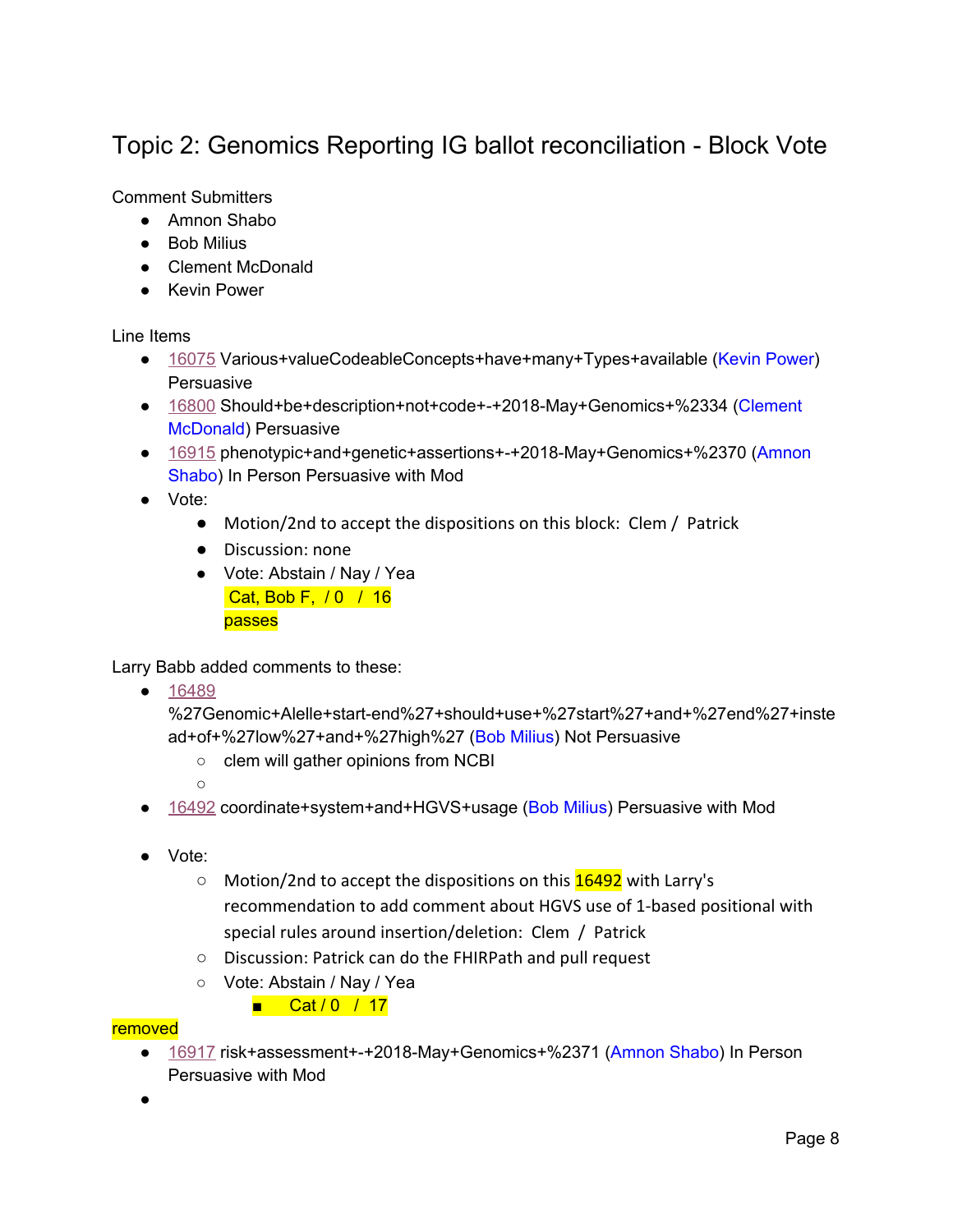- [16925](https://urldefense.proofpoint.com/v2/url?u=https-3A__na01.safelinks.protection.outlook.com_-3Furl-3Dhttp-253A-252F-252Fgforge.hl7.org-252Fgf-252Fproject-252Ffhir-252Ftracker-252F-253Faction-253DTrackerItemEdit-2526tracker-5Fitem-5Fid-253D16925-26data-3D02-257C01-257CKevin.Power-2540cerner.com-257C7602fbe0beb2409c808608d5d60072f7-257Cfbc493a80d244454a815f4ca58e8c09d-257C0-257C0-257C636650219790036336-26sdata-3DGrTuJGL-252FYSXUDLTXIK1h29uIyCL7EBzE9WskgJ64GMo-253D-26reserved-3D0&d=DwMGaQ&c=C_O335FEx-vf3XHLXGN8TO1BAxpi8-UjLCbu_DQ0pZI&r=ryg_9rF5dRVeoA6Q9Ubodw&m=C4BL_KBiiW7d9Oj7ikMPGTftC_T5NvHCAvguaX_5AZo&s=rCXCX1cgcJfaJmICov-ZRSGTwYQACNVyxYHXQHkDxaU&e=) can+and+must+or+should%3F+-+2018-May+Genomics+%2374 (Amnon Shabo) In Person Persuasive with Mod
- Vote:
	- Motion/2nd to accept 16925 and 16917 disposition: Patrick / Kevin
	- Discussion: none
	- Vote: Abstain / Nay / Yea
		- 0/0 / 18
		- passes
- ●
- [16919](https://urldefense.proofpoint.com/v2/url?u=https-3A__na01.safelinks.protection.outlook.com_-3Furl-3Dhttp-253A-252F-252Fgforge.hl7.org-252Fgf-252Fproject-252Ffhir-252Ftracker-252F-253Faction-253DTrackerItemEdit-2526tracker-5Fitem-5Fid-253D16919-26data-3D02-257C01-257CKevin.Power-2540cerner.com-257C7602fbe0beb2409c808608d5d60072f7-257Cfbc493a80d244454a815f4ca58e8c09d-257C0-257C0-257C636650219790036336-26sdata-3Dy0FBbwWKGxRolDkzfTYbHa2uBZChiuuxL7jhABw2Ots-253D-26reserved-3D0&d=DwMGaQ&c=C_O335FEx-vf3XHLXGN8TO1BAxpi8-UjLCbu_DQ0pZI&r=ryg_9rF5dRVeoA6Q9Ubodw&m=C4BL_KBiiW7d9Oj7ikMPGTftC_T5NvHCAvguaX_5AZo&s=5sYt9hXNFq0lZJg1TSxFCAaqXuZwTuS4JsJ0lPkzoho&e=) reflex+panels+-+2018-May+Genomics+%2372 (Amnon Shabo) In Person Persuasive with Mod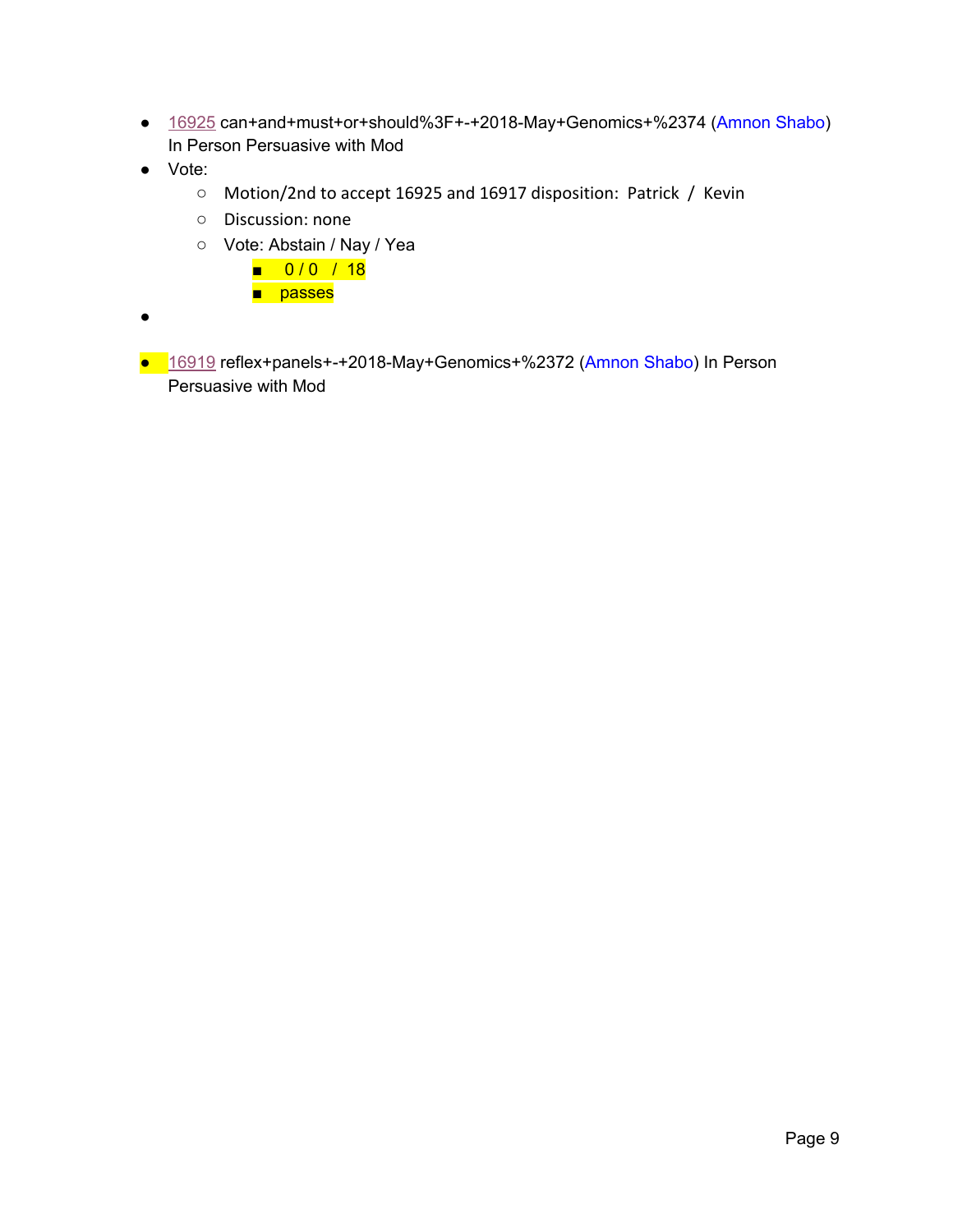# <span id="page-9-0"></span>Topic 3: Continued discussion re definitional resource for variant and/or sequence

● see notes from <http://tinyurl.com/fhirgenomics>

### <span id="page-9-1"></span>Topic 4: Ballot discussion - "Variant Grouping"

Several trackers logged around the various profiles we have defined for "Variant Grouping" - so our concepts like:

Genotype Haplotype SequenceConfiguration

#### See pages here:

<http://build.fhir.org/ig/HL7/genomics-reporting/general.html#findings> <http://build.fhir.org/ig/HL7/genomics-reporting/sequencing.html> (see ComplexVariant)

| ID    | <b>Summary</b>                                                                              | <b>Details</b>                                                                                                                                                                                                                                                                                                                                                                                                                                                                                                                                                                                                                            |
|-------|---------------------------------------------------------------------------------------------|-------------------------------------------------------------------------------------------------------------------------------------------------------------------------------------------------------------------------------------------------------------------------------------------------------------------------------------------------------------------------------------------------------------------------------------------------------------------------------------------------------------------------------------------------------------------------------------------------------------------------------------------|
| 16812 | Comment on haplotype being<br>identified absence info on variant -<br>2018-May Genomics #37 | Submitted by: Clement McDonald (National Library of Medicine) Existing Wording:<br>Figure 5: Variation (any type) --- Comment: Didn't think a haplotype can be identified<br>in absence of any information on variant. --- Summary: Comment on haplotype being<br>lidentified absence info on variant                                                                                                                                                                                                                                                                                                                                     |
| 16808 | Complex variants distinguish cis<br>from trans - 2018-May Genomics<br>#36                   | Submitted by: Clement McDonald (National Library of Medicine) Existing Wording:<br>Figure 5: Cis or Trans --- Comment: Unclear - I don't recall discussion plus the<br>complex variants distinguish this (I think). --- Summary: Complex variants distinguish<br>cis from trans                                                                                                                                                                                                                                                                                                                                                           |
| 16789 | Discussion needed on change from<br>display names on 84413-4 -<br>2018-May Genomics #31     | Submitted by: Clement McDonald (National Library of Medicine) Existing Wording:<br>Figure 5: Genotype 84413-4 Proposed Wording: Genotype Display Name 84413-4 ---<br>Comment: I understand why you want to shorten, but the change could mislead. These<br>are not solid codes for genotype or haplotype. Would like to find a way to link from the<br>figure (or content below them) to the LOINC code, description and answer list. Have<br>linked to the answer list in the change document but these early tables are a bit more<br>digestable. Lets talk. --- Summary: Discussion needed on change from display names<br>lon 84413-4 |
| 16793 | Discussion needed on change from<br>display names on 84414-2 -<br>2018-May Genomics #32     | Submitted by: Clement McDonald (National Library of Medicine) Existing Wording:<br>Figure 5 Haplotype 84414-2 Proposed Wording: Haplotype Name 84414-2 ---<br>Comment: Name in V2 --- Summary: Discussion needed on change from display<br>lnames on $84414-2$                                                                                                                                                                                                                                                                                                                                                                            |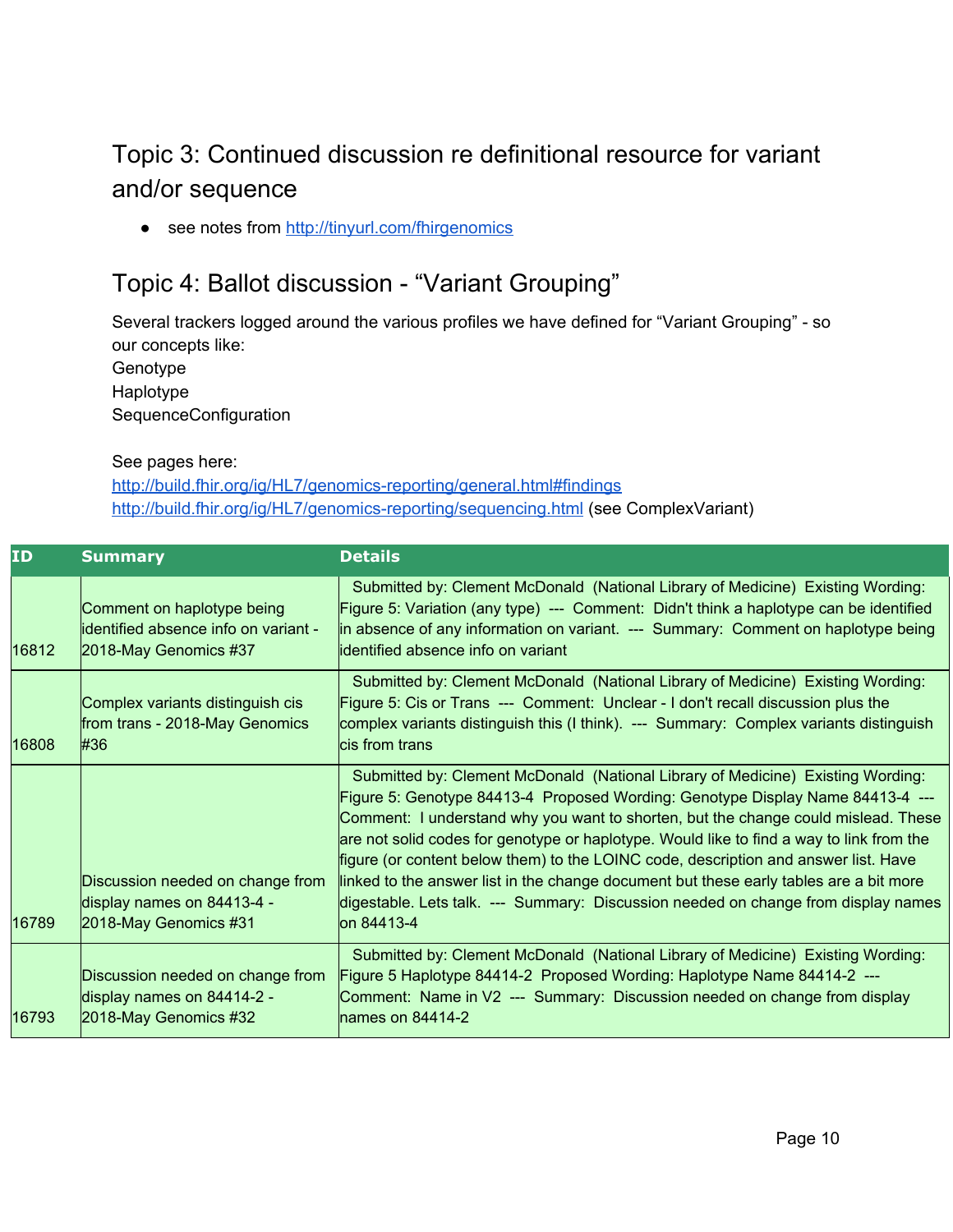| 16496 | phase set of sequences (not<br>variants)                                              | http://www.hl7.org/fhir/2018May/extension-observation-geneticsphaseset.html easily<br>describes how a set of sequences (not necessarily variants) can be grouped according<br>to being in chromosomal phase with one another (cis, on the same molecule). This is<br>useful for my use case. I don't see how this can be done in the current IG. allele-phase<br>in described variant doesn't do it as far as I can tell. If it can, I need to see an example.<br>Calling the phase-set a haplotype of sequences is technically correct, but seems<br>awkward, especially since our domain talks about haplotypes in a whole gene level (eg<br>describing whether two gene level alleles are on the same molecule. Is it possible to<br>describe haplotypes of haplotypes? In the end, I need to see examples of this.                                                                                                                                                                                            |
|-------|---------------------------------------------------------------------------------------|-------------------------------------------------------------------------------------------------------------------------------------------------------------------------------------------------------------------------------------------------------------------------------------------------------------------------------------------------------------------------------------------------------------------------------------------------------------------------------------------------------------------------------------------------------------------------------------------------------------------------------------------------------------------------------------------------------------------------------------------------------------------------------------------------------------------------------------------------------------------------------------------------------------------------------------------------------------------------------------------------------------------|
| 16173 | Clarify usage of<br>guration or remove for now                                        | The Genotype/Haplotype/Sequence Configuration profiles involve groupings for various<br>purposes. I do not believe our documentation for these is clear enough to ensure<br>consistent usage. As an example - Sequence Configuration has basically no<br>documentation in the IG. While these concepts are important, I am concerned that we<br>do not have enough consensus to represent in our first draft of this IG. We need to<br>either remove them for now or spend time creating additional documentation in order to<br>be very clear how each should be used. As a starting point, does everyone feel that the<br>usage of Genotype/Haplotype in the PGx example is correct?<br>http://hl7.org/fhir/uv/genomics-reporting/pharmacogenomics.html#examples It is also<br>used in HLA examples. http://hl7.org/fhir/uv/genomics-reporting/transplants.html I am<br>Genotype/Haplotype/SequenceConfi concerned that Genotype/Haplotype are not being used consistently even in our own<br>initial examples. |
| 16325 | "haplotype" in medical genetics                                                       | Input from one of our physician/geneticists, Dr. Leslie Manace. Unfortunately, I do not<br>have a specific url/location/resource to point this comment to. I believe the WG will be<br>able to consider this generally and apply as appropriate. Fortunately, Kevin Power was<br>able to provide inital feedback, which I have included below. Dr Manace: Genetic<br>Assertions - "haplotype" is essentially never relevant in medical genetics. This is part of<br>what gives me pause about the MD representation in this group Kevin Power: There<br>are use cases in HLA (and even some in Pharmacogenomics) where haplotype is<br>relevant. So, this is another case of ' when you need haplotype, structure it like<br>this – but skip it if you don't need it'                                                                                                                                                                                                                                             |
| 16820 | More explanation needed to<br>describe genotype definition -<br>2018-May Genomics #39 | Submitted by: Clement McDonald (National Library of Medicine) Existing Wording:<br>Genotypes�describe combinations of genetic variations that together are<br>associated with a particular phenotype - i.e. a specific physical, behavioral or<br>risk-associated difference associated with the organism whose specimen was tested.<br>--- Comment: This may not be true. I have understood that the genotype is everything<br>you know about the individual genetics including all the normals as well as possibly<br>multiple things that might be described as separate phenotypes. (Will need the experts<br>to weigh in) --- Summary: More explanation needed to describe genotype definition                                                                                                                                                                                                                                                                                                               |
| 15885 | Should consider how the PhaseSet<br>match to the IG strucuture                        | The elements in the Observation-geneticsPhaseSet are different from the Allele Phase<br>information the IG currently have. Need to think about if it should be a part of elements<br>in Haplotype (it seems to be similar with Haplotype feature). May need a clear<br>documentation about how to use the phaseSet element and the LOINC Allele Phase in<br>the IG. Fan: Move the Phaseset to HaploType. And is it suitable for deleting PhaseSet<br>ID, which is no mapping to coding system (LOINC) and unuseful                                                                                                                                                                                                                                                                                                                                                                                                                                                                                                |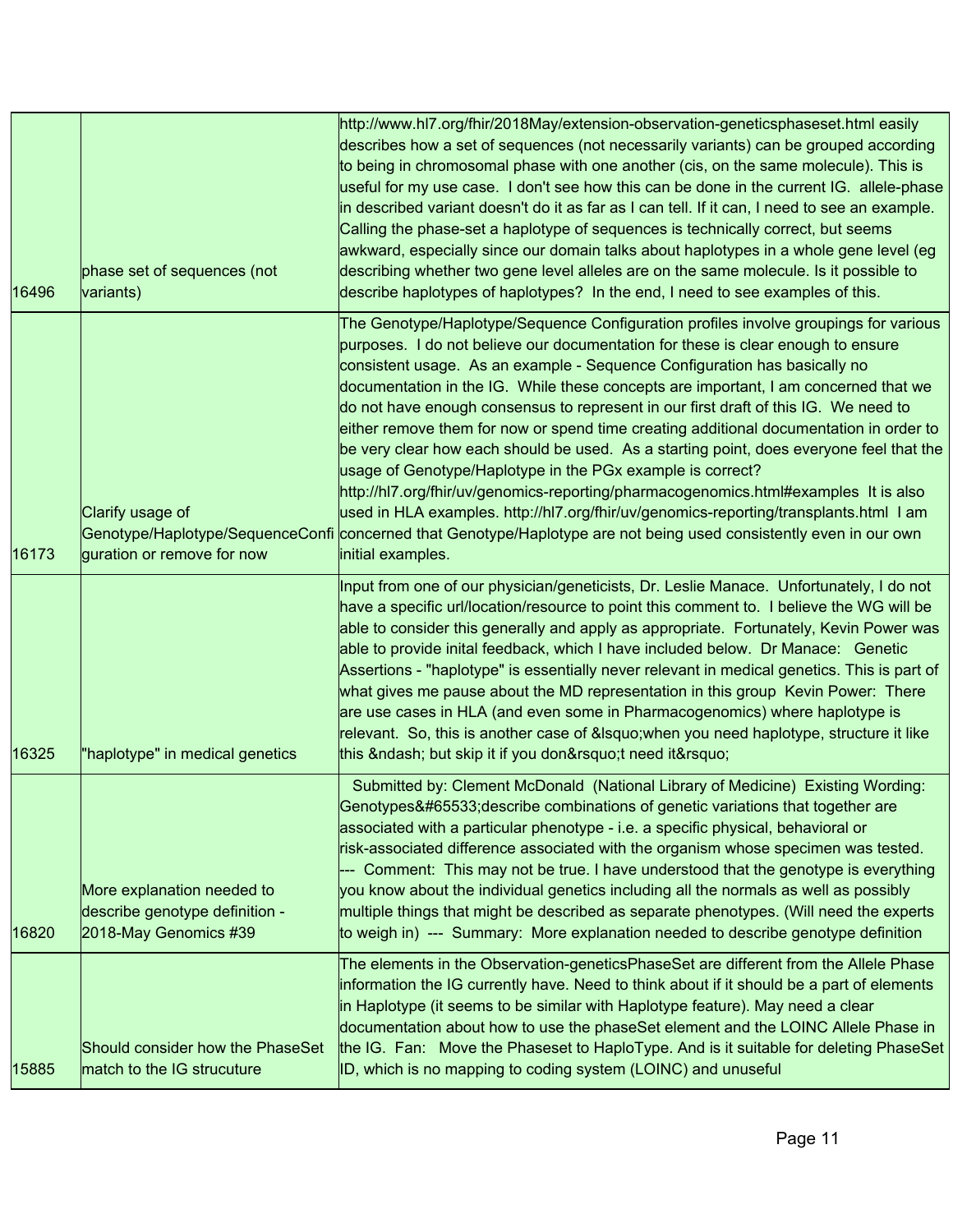|       |                                    | Sequence Configuration has a obs-focus with a cardinality of 22. I assume this for the       |
|-------|------------------------------------|----------------------------------------------------------------------------------------------|
|       |                                    | case when trans is value. But if the value is cis, then the cardinality could be 2* Not      |
|       |                                    | sure how, but It would be nice to be able to do this. Then I could effectively have a set of |
|       |                                    | sequences in a phase-set. Practically speaking, I think most labs report if they have        |
|       |                                    | evidence of sequences being cis, but not for trans. Evidence for trans is usually inferred   |
| 16512 | Sequence Configuration cardinality | from lack of evidence them being in cis.                                                     |

<span id="page-11-0"></span>Chat